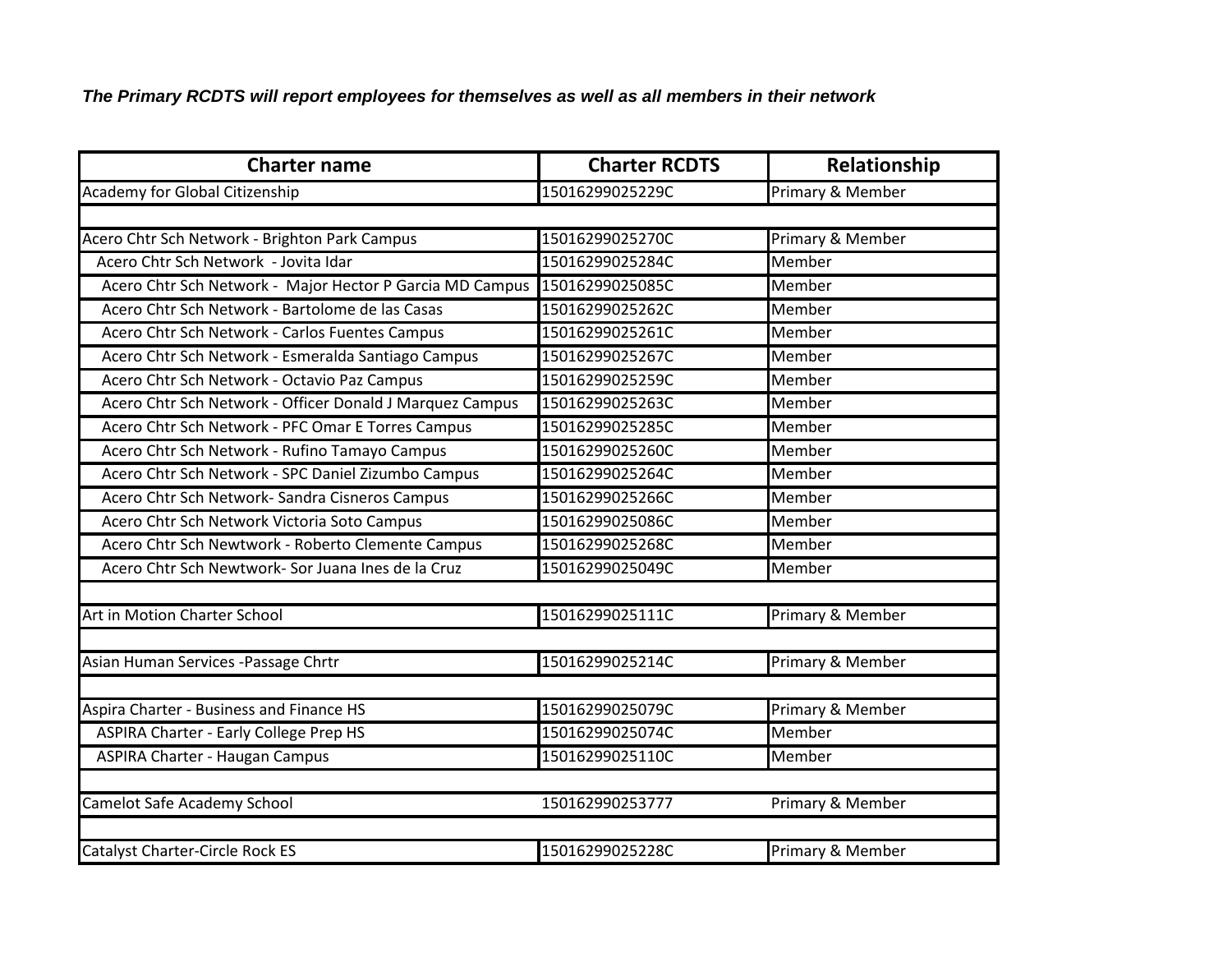| Catalyst Charter - Maria ES         | 15016299025232C | Member                      |
|-------------------------------------|-----------------|-----------------------------|
|                                     |                 |                             |
| Chicago Collegiate Charter School   | 15016299025236C | <b>Primary &amp; Member</b> |
|                                     |                 |                             |
| Chicago Excel Academy HS            | 150162990250862 | Primary & Member            |
|                                     |                 |                             |
| Chicago HS for the Arts             | 150162990250851 | Primary & Member            |
|                                     |                 |                             |
| Chicago Math & Sci Elem Charter     | 15016299025217C | <b>Primary &amp; Member</b> |
|                                     |                 |                             |
| Chicago Technology Academy HS       | 150162990250850 | Primary & Member            |
|                                     |                 |                             |
| Christopher House Chrt ES           | 15016299025235C | Primary & Member            |
|                                     |                 |                             |
| <b>CICS - Bucktown Campus</b>       | 15016299025246C | Primary & Member            |
| CICS - Avalon/South Shore           | 15016299025252C | Member                      |
| <b>CICS - Basil Campus</b>          | 15016299025277C | Member                      |
| <b>CICS - Bond Campus</b>           | 15016299025280C | Member                      |
| <b>CICS - Irving Park Campus</b>    | 15016299025254C | Member                      |
| <b>CICS - Longwood Campus</b>       | 15016299025247C | Member                      |
| <b>CICS - Loomis Primary Campus</b> | 15016299025255C | Member                      |
| <b>CICS - Northtown Campus</b>      | 15016299025082C | Member                      |
| <b>CICS - Prairie Campus</b>        | 15016299025248C | Member                      |
| <b>CICS - Ralph Ellison Campus</b>  | 15016299025083C | Member                      |
| <b>CICS - Washington Pk Campus</b>  | 15016299025249C | Member                      |
| <b>CICS - West Belden Campus</b>    | 15016299025251C | Member                      |
| CICS - Wrightwood                   | 15016299025278C | Member                      |
|                                     |                 |                             |
| <b>EPIC Academy High School</b>     | 15016299025015C | Primary & Member            |
|                                     |                 |                             |
| Erie Elem Charter School            | 15016299025219C | <b>Primary &amp; Member</b> |
|                                     |                 |                             |
| Excel Academy - Englewood HS        | 150162990253796 | Primary & Member            |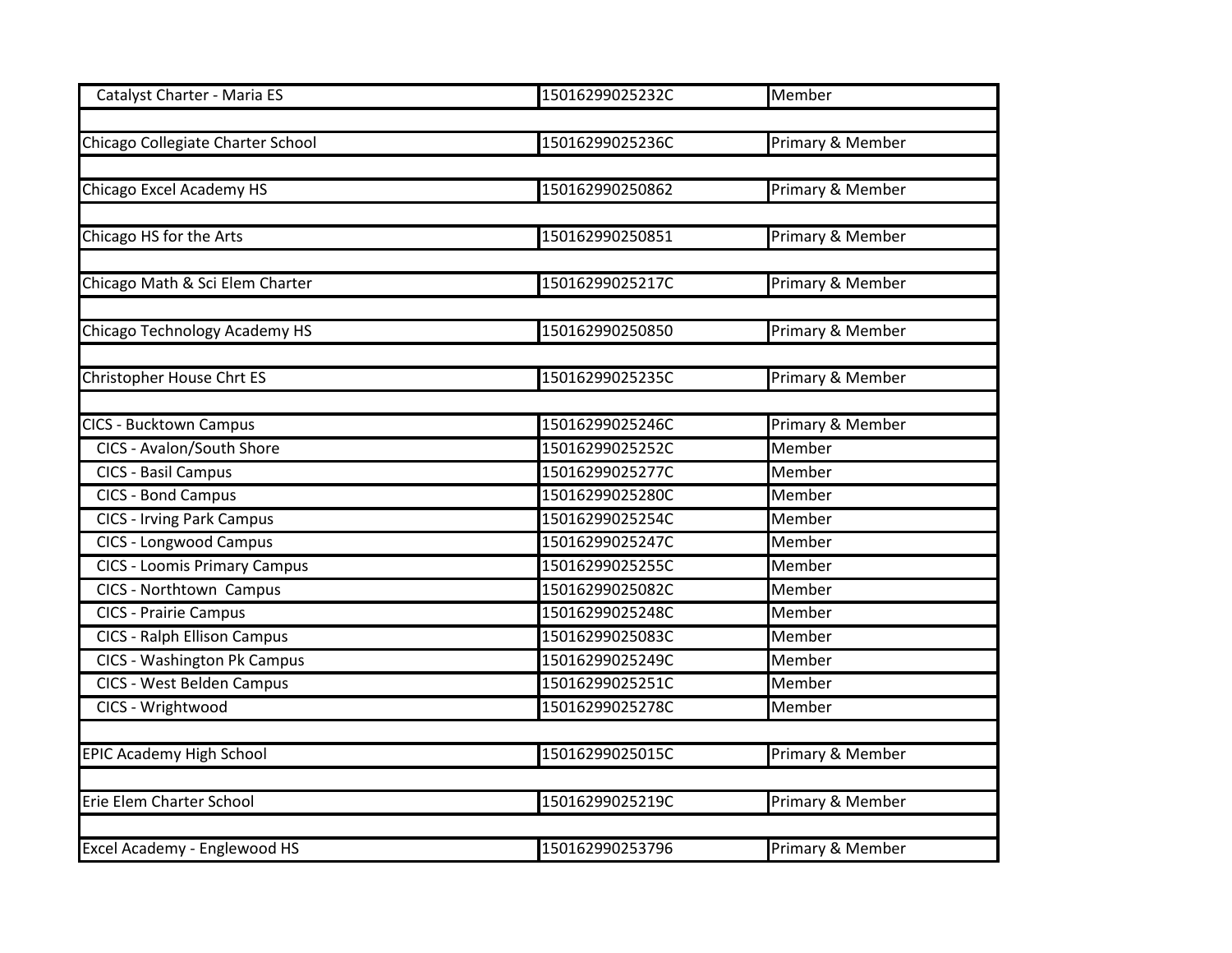| <b>Excel Academy - Southwest HS</b>            | 150162990253806 | Member           |
|------------------------------------------------|-----------------|------------------|
| Excel Academy - Woodlawn HS                    | 150162990253805 | Member           |
|                                                |                 |                  |
| Great Lakes Academy Charter ES                 | 15016299025241C | Primary & Member |
|                                                |                 |                  |
| <b>Hope Learning Academy</b>                   | 150162990252961 | Primary & Member |
| Horizon Sci Academy - Southwest Charter        | 15016299025240C | Primary & Member |
| <b>IHSCA Charter High School</b>               | 15016299025012C | Primary & Member |
| <b>IJLA Charter High School</b>                | 15016299025020C | Primary & Member |
| <b>Intrinsic Charter High School</b>           | 15016299025022C | Primary & Member |
|                                                |                 |                  |
| <b>KIPP Academy Chicago Campus</b>             | 15016299025101C | Primary & Member |
| KIPP Chicago Charter School - KIPP One Academy | 15016299025245C | <b>Member</b>    |
| KIPP Chicago Charters - Bloom Campus           | 15016299025103C | Member           |
| <b>EARN Chtr - South Chicago Campus</b>        | 15016299025274C | Primary & Member |
| <b>LEARN Charter Excel Campus</b>              | 15016299025272C | Member           |
| LEARN Chtr - Hunter Perkins Campus             | 15016299025275C | Member           |
| <b>LEARN Chtr - 7th Campus</b>                 | 15016299025276C | Member           |
| <b>LEARN Chtr - Butler</b>                     | 15016299025283C | Member           |
| <b>LEARN Chtr - Middle School</b>              | 15016299025109C | Member           |
| <b>LEARN Chtr-Campbell Campus</b>              | 15016299025273C | Member           |
| egacy Elem Charter School                      | 15016299025221C | Primary & Member |
| egal Prep Academy Charter HS                   | 15016299025019C | Primary & Member |
| Little Black Pearl Arts Acad HS                | 150162990253804 | Primary & Member |
|                                                |                 |                  |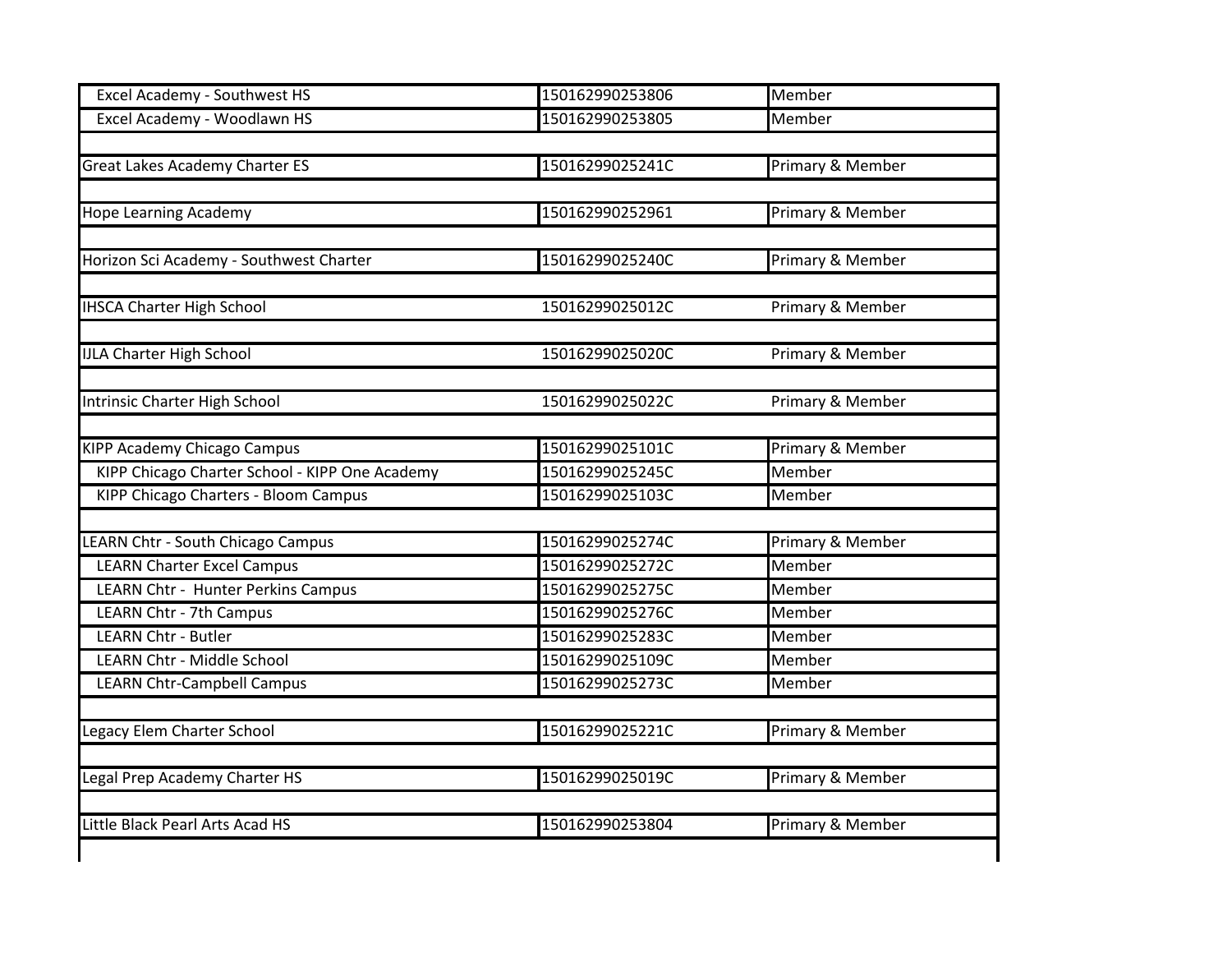| Locke A Elem Charter Academy                  | 15016299025206C | Primary & Member |
|-----------------------------------------------|-----------------|------------------|
|                                               |                 |                  |
| Montessori of Englewood Chtr ES               | 15016299025233C | Primary & Member |
|                                               |                 |                  |
| Moving Everest Charter School                 | 15016299025244C | Primary & Member |
|                                               |                 |                  |
| Namaste Elem Charter School                   | 15016299025218C | Primary & Member |
|                                               |                 |                  |
| Noble St Chtr-DRW Trading College Prep        | 15016299025038C | Primary & Member |
| Noble St Chtr - Mansueto                      | 15016299025044C | Member           |
| Noble St Chtr Rauner College Prep             | 15016299025029C | Member           |
| Noble St Chtr-Baker Campus                    | 15016299025040C | Member           |
| Noble St Chtr-Butler College Prep - Crimson   | 15016299025039C | Member           |
| Noble St Chtr-Chicago Bulls Prep              | 15016299025034C | Member           |
| Noble St Chtr-Comer College Prep              | 15016299025032C | Member           |
| Noble St Chtr-Golder College Prep             | 15016299025031C | Member           |
| Noble St Chtr-Hansberry College Prep - Silver | 15016299025037C | Member           |
| Noble St Chtr-ITW Speer Acad                  | 15016299025042C | Member           |
| Noble St Chtr-Johnson College Prep            | 15016299025036C | Member           |
| Noble St Chtr-Muchin College Prep             | 15016299025035C | Member           |
| Noble St Chtr-Noble Campus                    | 15016299025041C | Member           |
| Noble St Chtr-Pritzker College Prep           | 15016299025028C | Member           |
| Noble St Chtr-Rowe-Clark MS Acad              | 15016299025030C | Member           |
| Noble St Chtr-The Noble Academy               | 15016299025043C | Member           |
| Noble St Chtr-UIC College Prep                | 15016299025033C | Member           |
|                                               |                 |                  |
| North Lawndale Prep Chtr - Christiana         | 15016299025084C | Primary & Member |
| North Lawndale Prep Chtr-Collins              | 15016299025046C | Member           |
|                                               |                 |                  |
| Ombudsman Chicago Northwest                   | 150162990259505 | Primary & Member |
| Ombudsman Chicago - Roseland HS               | 150162990259511 | Member           |
| Ombudsman Chicago South                       | 150162990259506 | Member           |
| Ombudsman Chicago West                        | 150162990259507 | Member           |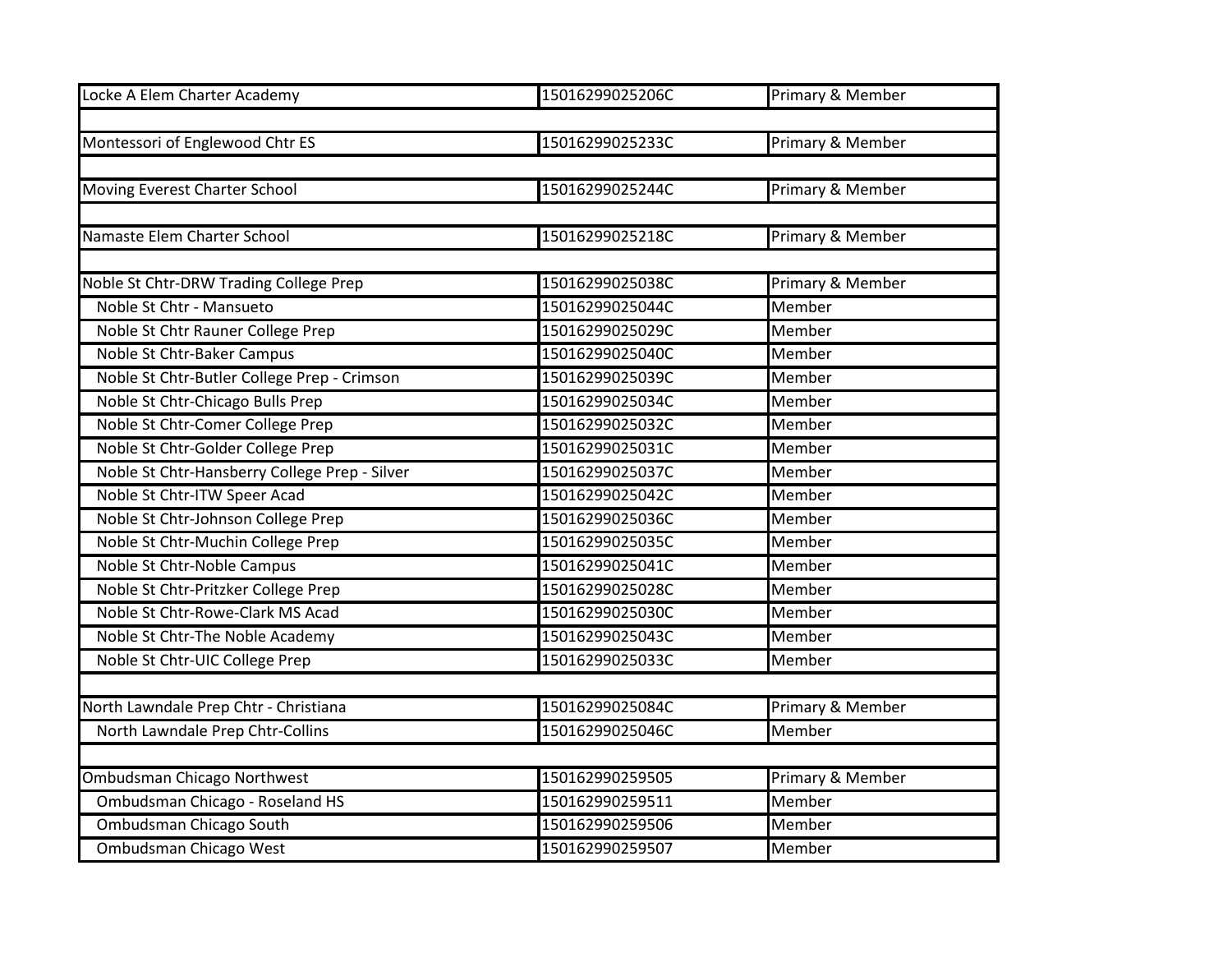| Pathways in Education Brighton Park           | 150162990259510 | Primary & Member |
|-----------------------------------------------|-----------------|------------------|
| Pathways in Education - Humboldt Park HS      | 150162990259512 | Member           |
| Pathways in Education Ashburn                 | 150162990259508 | Member           |
| Pathways in Education Avondale                | 150162990259509 | Member           |
| Perspectives Chtr - Joslin Campus             | 15016299025050C | Primary & Member |
| Perspectives Chtr - IIT Campus                | 15016299025053C | Member           |
| Perspectives Chtr - High School of Technology | 15016299025052C | Member           |
| Perspectives Chtr - Leadership Acad           | 15016299025051C | Member           |
| Plato Learning Acad Elem School               | 150162990252951 | Primary & Member |
| Polaris Elem Charter Academy                  | 15016299025226C | Primary & Member |
| Providence-Englewood Elem Charter             | 15016299025224C | Primary & Member |
| Rowe Elementary                               | 15016299025230C | Primary & Member |
|                                               |                 |                  |
| Univ of Chicago Chtr-Donoghue                 | 15016299025281C | Primary & Member |
| Univ of Chicago Chtr-Nth Kenwood              | 15016299025258C | Member           |
| Univ of Chicago Chtr-Woodlawn                 | 15016299025107C | Member           |
| Urban Prep Chtr Acad Bronzeville HS           | 15016299025013C | Primary & Member |
| Urban Prep Chtr Acad Englewood HS             | 15016299025010C | Member           |
| <b>YCCS-Progressive Leadership Academy</b>    | 15016299025060C | Primary & Member |
| <b>YCCS Chtr - Chatham</b>                    | 15016299025073C | Member           |
| YCCS- McKinley-Lakeside Leadership Academy    | 15016299025055C | Member           |
| <b>YCCS West</b>                              | 15016299025071C | Member           |
| YCCS-Albizu Campos Puerto Rican HS            | 15016299025062C | Member           |
|                                               | 15016299025056C | Member           |
| YCCS-ASPIRA Pantoja Alt HS                    |                 |                  |